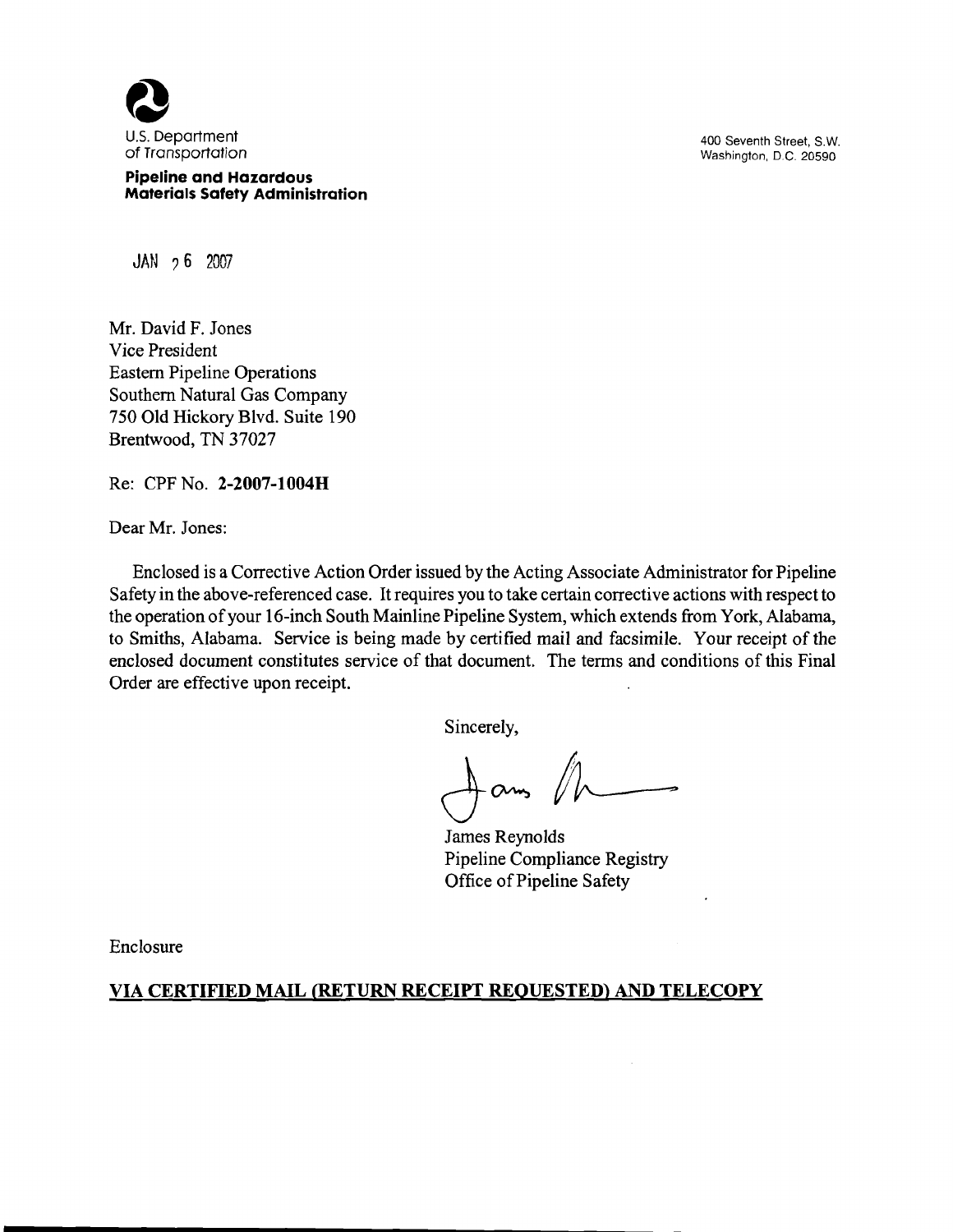# **DEPARTMENT OF TRANSPORTATION PIPELINE AND HAZARDOUS MATERIALS SAFETY ADMINISTRATION OFFICE OF PIPELINE SAFETY WASHINGTON, D.C. 20590**

**1**  In the Matter of **1 SOUTHERN NATURAL GAS,**  $\qquad \qquad$  **(PF No. 2-2007-1004H) 1 Respondent** 

# **CORRECTIVE ACTION ORDER**

### **Purpose and Background**

This Corrective Action Order is being issued, under authority of 49 U.S.C. **3** 601 12, to require Southern Natural Gas (Respondent), to take the necessary corrective action to protect the public and environment from potential hazards associated with its 16-inch natural gas South Main Line Pipeline system that extends from York, Alabama, to Smiths, AL (hereinafter referred to as 16-inch South Main Line).

On January 23,2007, a failure occurred on Respondent's 16-inch South Main Line approximately 2.8 miles southeast of Elmore, AL, resulting in the release and ignition of natural gas. The cause of the failure is unknown. Pursuant to 49 U.S.C. **3** 601 17, the Pipeline and Hazardous Materials Safety Administration (PHMSA), Office of Pipeline Safety, Southern Region initiated **an** investigation of this failure.

### **Preliminary Findings**

- At approximately 7:58 a.m. CST, on January 23, 2007, a 1.4 mile segment of Respondent's 16-inch South Main Line ruptured, resulting in an estimated release of 100,000 MCF of natural gas near Elmore, AL, in Elmore County, Mile Post 223.972 (M.P. 223.972). A fire ensued and was extinguished upon depressurization at approximately 9: 15 a.m. CST.
- The rupture and fire occurred in the middle of a cotton field approximately 2.8 miles southeast of Elmore, AL and approximately 4 miles southwest of Wetumpka, AL.
- No injuries, fatalities, evacuations or interruption in service occurred.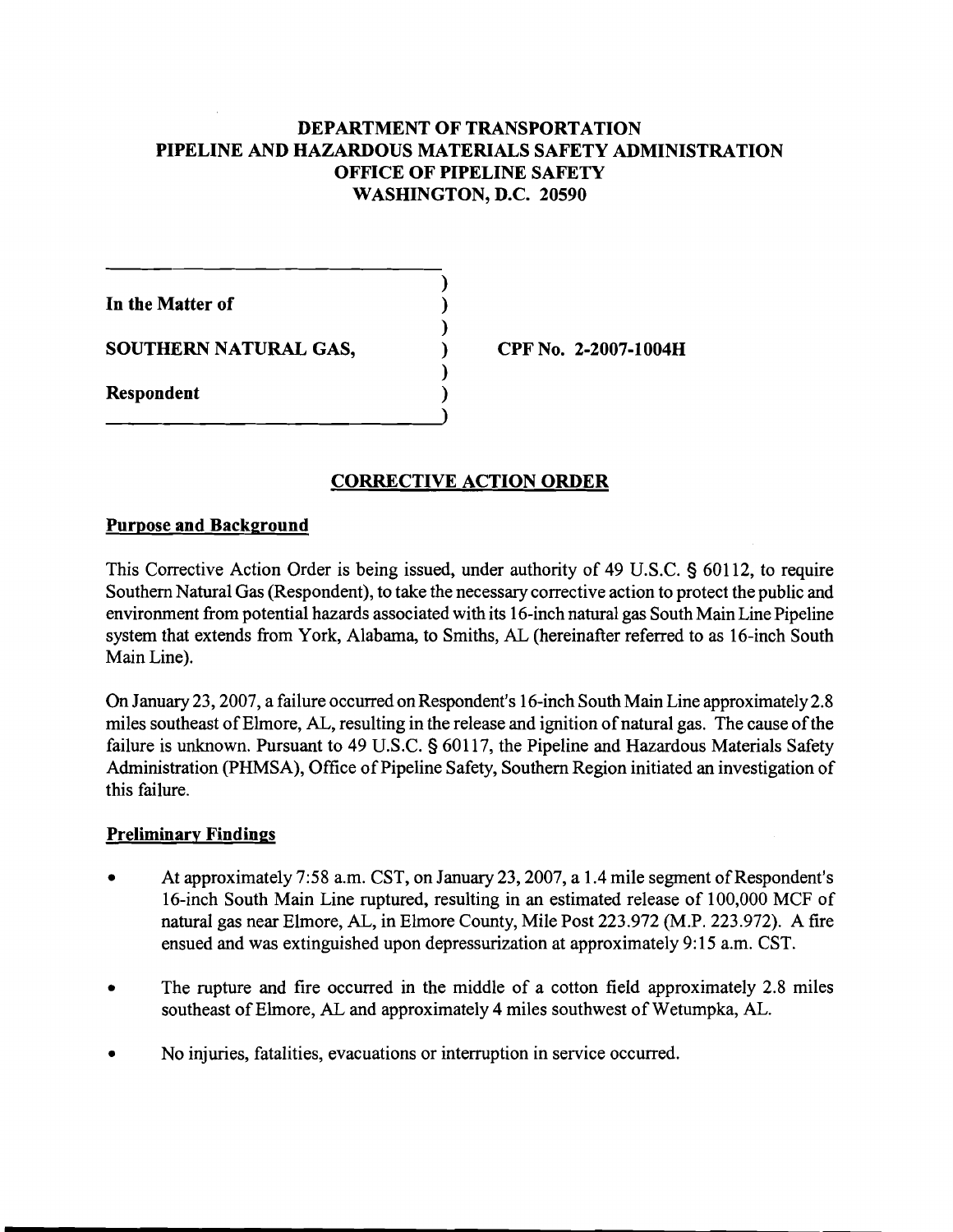- The preliminary investigation indicates pipe failed 100% circumferentially at a girth weld  $\bullet$ due to a defective girth weld.
- Following the January 23, 2007 failure, Respondent's personnel isolated the segment of pipeline involved in the failure by closing the nearest upstream mainline block valve (MLV) at approximately 8:30 a.m. CST and at the nearest downstream block valve at 9: 15 a.m. CST.
- The failure occurred in a 1.4-mile pipeline segment in a rural area cotton field at M.P. 223.972, approximately 2.4 miles downstream (east) of the Elmore Compressor Station.
- $\bullet$ The investigation is ongoing. The failed pipe segments and two undisturbed girth welds are being sent to a third party metallurgical laboratory for nondestructive and destructive testing, under controlled custody protocol, for a detailed analysis.
- At the time of the incident, the estimated failure site pressure was 1 129 psig. The maximum allowable operating pressure (MAOP) of this line segment is 1200 psig.
- The 1.4 mile affected segment of the 16-inch South Main Line is currently depressurized and out of service.
- Much of the original 16-inch South Main Line pipeline in Alabama was installed in 1951 and is constructed of 16-inch x 0.312-inch w.t., x-52 flash welded pipe manufactured by A.O. Smith. The protective coating is coal tar.
- The pipeline is operated by Southern Natural Gas. Southern Natural Gas operates 8,000  $\bullet$ miles of natural gas pipeline with 1960 miles in Alabama. The South Main Line system consists of approximately 504 right of way miles of 18" and 16" natural gas pipe and multiple large diameter loop lines traversing from Gwinville, MS to Aiken, SC. Approximately 379 miles of the 16" and 18" South Main Line were placed in-service in 1951, including the failed pipe. Much of this 1951 pipe remains in service today. The South Main Line system traverses Mississippi, Alabama, Georgia, and South Carolina.
- The 16-inch South Main Line passes through mostly rural areas in Alabama, with some Class  $\bullet$ 2 and Class 3 location areas, in addition to other populated areas designated as High Consequence Areas (HCAs). The pipeline also passes through large and small communities along the route as well as crossing state and interstate highways, rivers, and streams. The failure occurred in a Class 1 location area, a cotton field.
- In 2006, Respondent internally inspected the failed line section using Geometry and Magnetic Flux Leakage (MFL) in-line inspection (ILI) tools with no reported indications at the failure location.
- The 16-inch South Main Line, at the failure site, was gas pressure tested in 1951 at a minimum pressure of 1240 psig for at least eight hours with no leaks.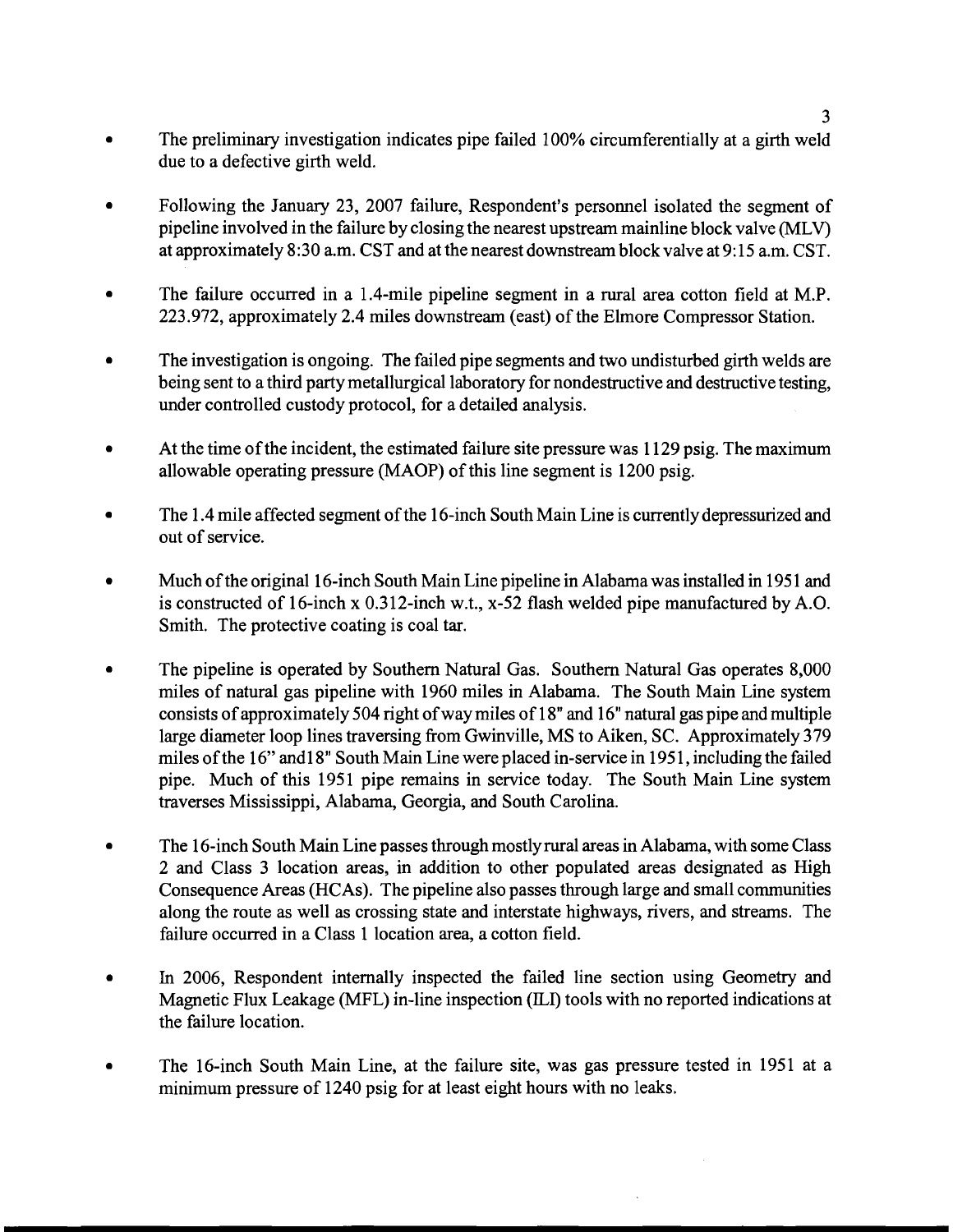$\bullet$ The 1.4 mile affected segment of South Main Line is out of service from MP 223.9 to 225.3. The pipeline had not been returned to service as of January 25,2007.

## **Determination of Necessitv for Corrective Action Order and Right to Hearing**

Section 60112 of Title 49, United States Code, provides for the issuance of a Corrective Action Order, after reasonable notice and the opportunity for a hearing, requiring corrective action, which may include the suspended or restricted use of a pipeline facility, physical inspection, testing, repair, replacement, or other action as appropriate. The basis for making the determination that a pipeline facility is hazardous, requiring corrective action, is set forth both in the above referenced statute and 49 C.F.R. s190.233, a copy of which is enclosed.

Section 60112, and the regulations promulgated thereunder, provide for the issuance of a Corrective Action Order without prior opportunity for notice and hearing upon a finding that failure to issue the Order expeditiously will result in likely serious harm to life, property or the environment. In such cases, an opportunity for a hearing will be provided as soon as practicable after the issuance of the Order.

After evaluating the foregoing preliminary findings of fact, I find that the continued operation of this pipeline without corrective measures would be hazardous to life, property and the environment. Additionally, after considering the age of the pipe, circumstances surrounding this failure, the proximity of the pipeline to high consequence areas, the nature of the product the pipeline transports, the pressure required for transporting the material, the uncertainties as to the cause of the failure, and the ongoing investigation to determine the cause of the failure, I find that a failure to issue expeditiously this Order, requiring immediate corrective action, would result in likely serious harm to life, property, and the environment.

Accordingly, this Corrective Action Order mandating needed immediate corrective action is issued without prior notice and opportunity for a hearing. The terms and conditions of this Order are effective upon receipt.

Within 10 days of receipt of this Order, Respondent may request a hearing, to be held as soon as practicable, by notifying the Associate Administrator for Pipeline Safety in writing, delivered personally, by mail or by telecopyat (202) 366-4566. The hearing will be held in Atlanta,Georgia or Washington, D.C. on a date that is mutually convenient to PHMSA and Respondent.

After receiving and analyzing additional data in the course of this investigation, PHMSA may identify other longer term measures that need to be taken. Southern Natural Gas will be notified of any additional measures required and amendment of this Order will be considered. To the extent consistent with safety, Respondent will be afforded notice and an opportunity for a hearing prior to the imposition of any additional corrective measures.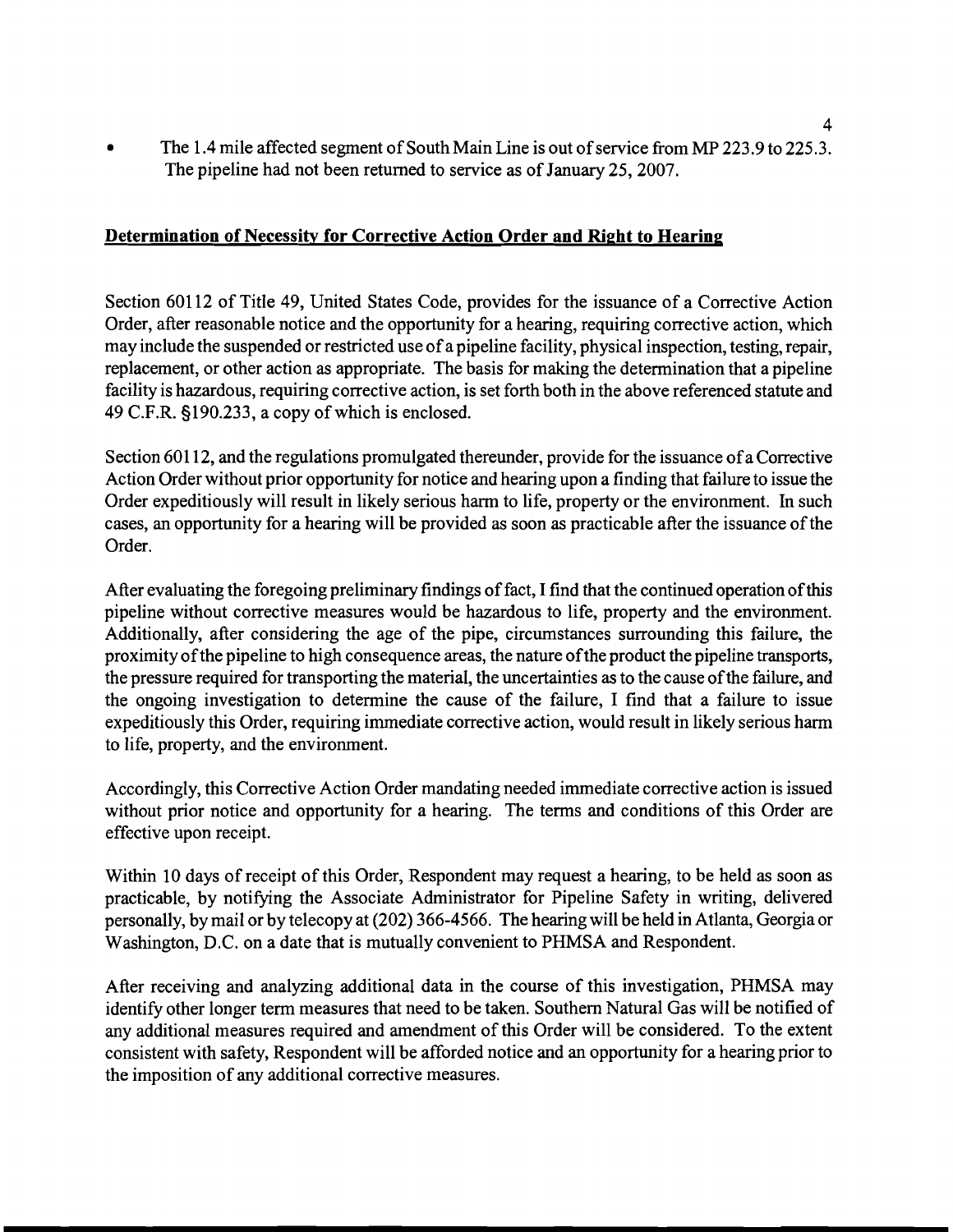#### **Required Corrective Action**

Pursuant to 49 U.S.C. **5**601 12, I hereby order Southern Natural Gas Pipeline to immediately take the following corrective actions with respect to the affected segment of its 16-inch South Main Line system pipeline from isolation valve(s) at east side of canal crossing (MP 223.9+) to isolation valve(s) at east side of Coosa River crossing (MP 225.3+):

- 1. Maintain out of service status of the 16-inch South Main Line between isolation valve(s) at east side of canal crossing (MP 223.9+) to isolation valve(s) at east side of Coosa River crossing (MP 225.3+). Maintain the out of service status of the 16-inch South Main Line until such time as the hydrostatic testing is complete in accordance with the requirements below.
- 2. Within 30 days of receipt of this Order, confirm the integrity and strength of the girth welds in the affected segment, hydrostatically test the affected segment to a minimum of 90% SMYS of the pipe  $(0.9 \times 2028 = 1825 \text{ psig})$  for a period of no less than 8 hours.
- 3. After completion of the hydrostatic test, the operating pressure on the affected segment of the 16-inch South Main Line, including any gas pressure required to run ILI tools prior to resuming operation, is not to exceed 80 percent of the operating pressure in effect immediately prior to the January 23,2007 failure. Specifically, the operating pressure from isolation valve(s) at east side of canal crossing (MP 223.9+) to isolation valve(s) at east side of Coosa River crossing (MP 225.3+) is not to exceed 903 psig. This pressure restriction will remain in effect until written approval to increase the pressure or return the pipeline to its pre-failure operating pressure is obtained from the Director, Southern Region, OPS. If the results of any action undertaken pursuant to this Order dictate a reduction in the allowable operating pressure below that imposed by this Order, Respondent must further reduce the operating pressure accordingly.
- 4. Within 30 days of receipt of this order, commission a third party laboratory to conduct a detailed mechanical and metallurgical analysis of the pipe that failed on January 23,2007 to determine the cause and contributing factors. The testing and analysis shall be completed as follows:
	- A. When handling and transporting the failed pipe section and any other evidence from the failure site, document the chain-of-custody;
	- B. Submit protocols for third party mechanical and metallurgical testing of the failed pipe at the failed weld. Obtain the Director's prior approval of the mechanical, nondestructive, and metallurgical testing protocol, including approval of the testing laboratory;
	- C. Remove one unaffected (by fire) girth weld from each side of the failure, and submit a protocol for nondestructive and destructive testing of these two girth welds to ascertain weld strength and integrity.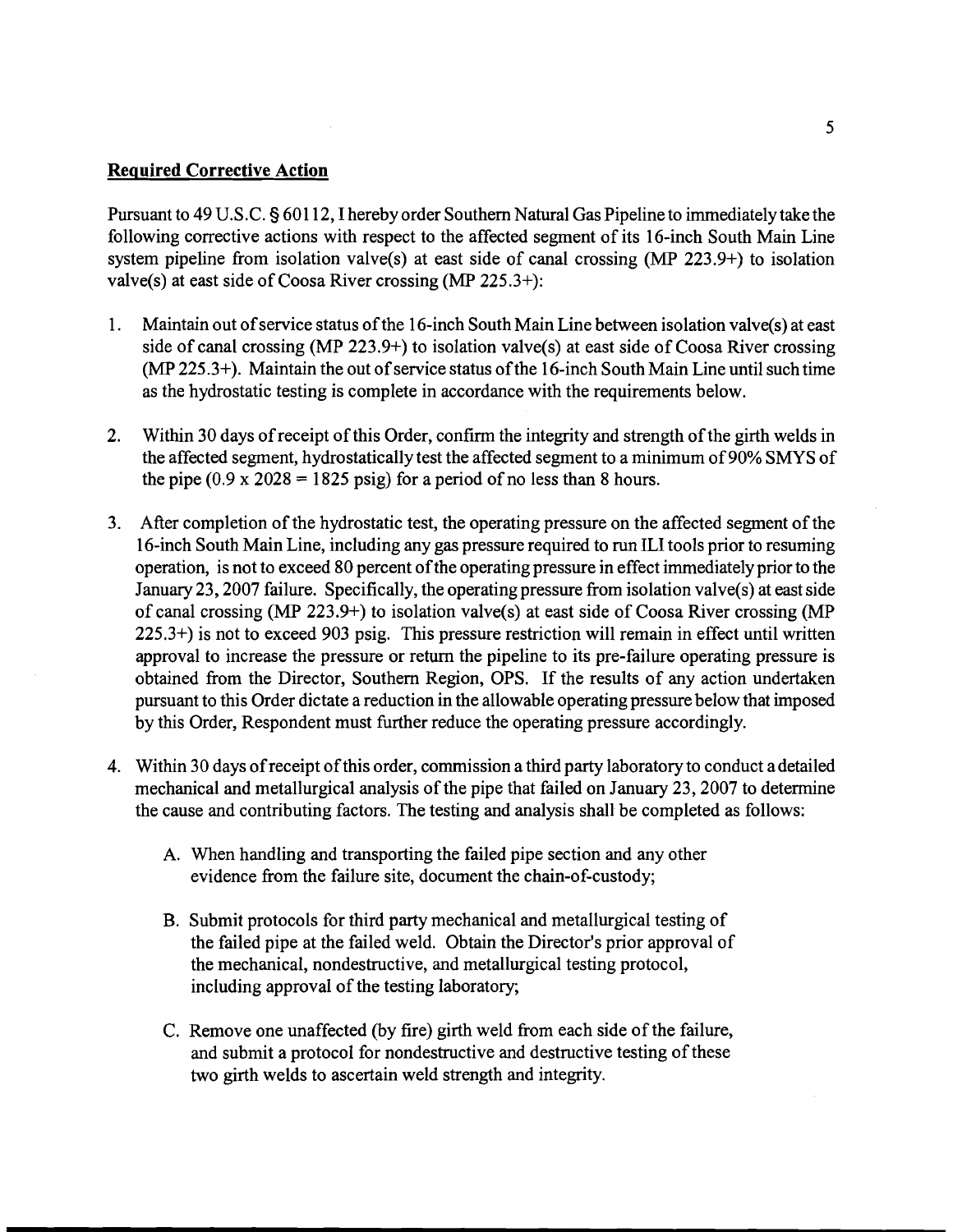- D. Prior to commencing the metallurgical testing, provide the Director with the scheduled date, time, and location of the testing to allow a PHMSA representative to witness it.
- E. Perform metallurgical analysis per protocols.
- F. Ensure that the laboratory distributes all resulting metallurgical reports, whether draft or final, to the Director at the same time as they are made available to Respondent.
- 5. Within 30 days of receipt of this Order, review the 2006 Geometry and MFL in-line inspection (ILI) data for indication of an anomaly at the failure location. Provide specific ILI data and the results of the ILI data review to PHMSA.
- 6. Within 30 days of receipt of this Order, use information gained from the metallurgical analyses and girth weld testing, ILI data review, results of the affected segment hydrostatic test, company knowledge, and construction, operation and leak records, perform a study to determine if conditions similar to those contributing to the January 23, 2007 failure are likely to exist elsewhere on pipelines placed in service in 1951 on the 16" and 18" South Main System. Submit a report to PHMSA that summarizes the methodology used in performing the study and provides the conclusions of the study.
- 7. Submit the results of the requirements in Items 2,3,4, and 5 and the study required in Item 6 to: Director, Southern Region, OPS, 233 Peachtree Street, Suite 600, Atlanta, GA 30303.
- 8. Maintain documentation of the costs associated with fulfilling this Corrective Action Order. Include costs associated with: (1) preparation and revision of procedures, studies and analyses; (2) physical changes to the pipe infiastructure, including repairs, replacements and other modifications; and (3) spill remediation costs and submit the total to the Director.
- 9. The Director may allow the removal or modification of the pressure restriction set forth in **Item 1**  upon a written request from Respondent demonstrating that the hazard has been abated and that restoring the pipeline to its pre-failure operating pressure is justified based on a reliable engineering analysis showing that the pressure increase is safe considering all known defects, anomalies and operating parameters of the pipeline.

With respect to each submission, that under this Order requires the approval of the Director, the Director may: (a) approve, in whole or part, the submission; (b) approve the submission on specified conditions; (c) modify the submission to cure the deficiencies; (d) disapprove in whole or in part, the submission, directing that Respondent modify the submission, or (e) any combination of the above. In event of approval, approval upon conditions, or modification by the Director, Respondent shall proceed to take all action required by the submission as approved or modified by the Director. In the event that the Director disapproves all or any portion of the